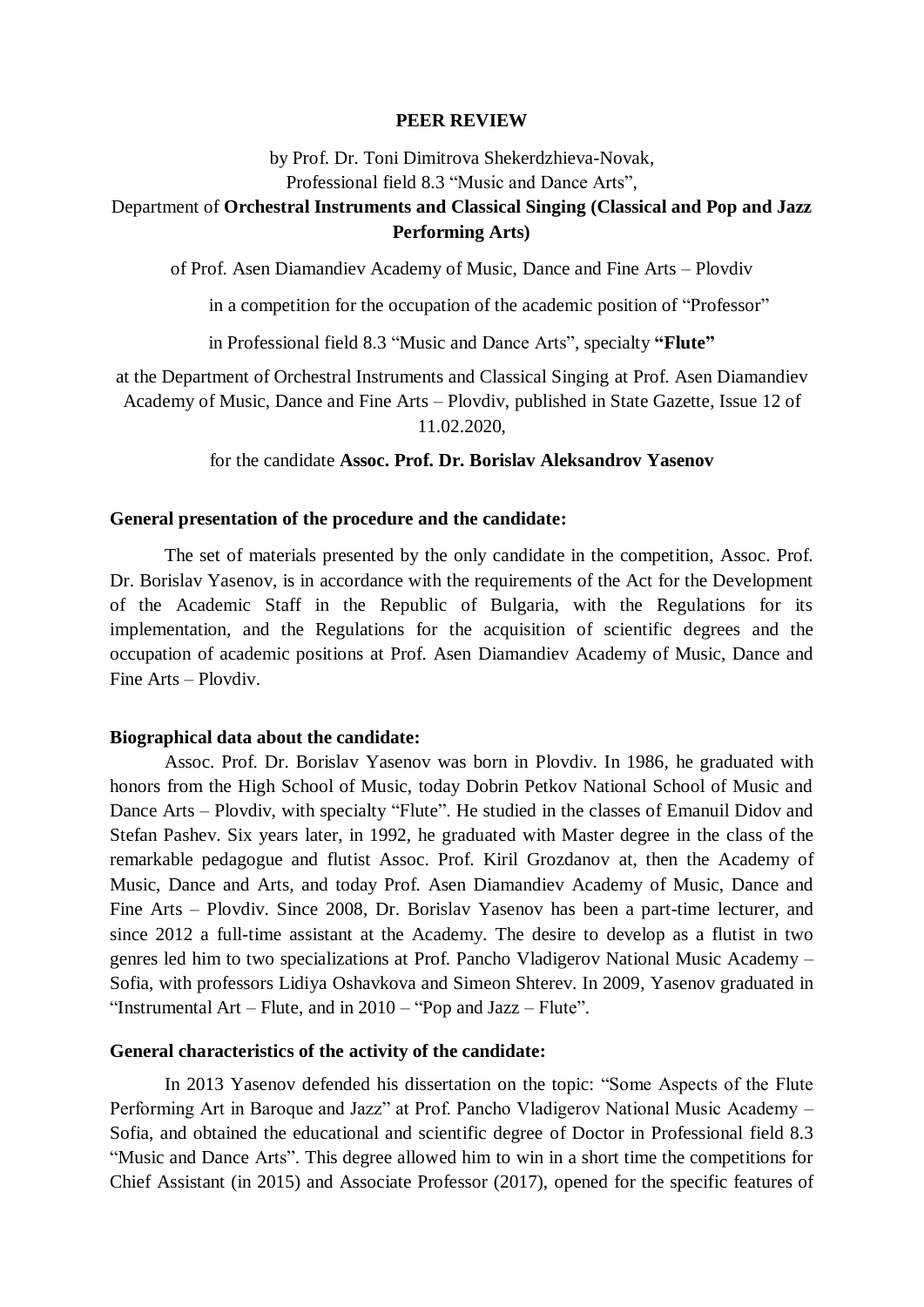the Department of Orchestral Instruments and Classical Singing, which formed its full-time position for a flute teacher with the possibilities of a pedagogue, distinguished in the classics and jazz. Borislav Yassenov is the author of training programs for **classical and pop and jazz flute** of the disciplines – **pop and jazz formations, theory and improvisation, and chamber music**.

The study load of Assoc. Prof. Yasenov at Prof. Asen Diamandiev Academy of Music, Dance and Fine Arts for the occupation of the academic position "Professor" according to the submitted reference is sufficient. The excellent realization and the shown high achievements of his students – soloists and orchestrators of various formations and successful teachers, should be taken into account. He has a student approved to study at the Conservatory of Trieste under the Erasmus+ program. Assoc. Prof. Dr. Borislav Yasenov supports the performances of his students, organizes their concerts, and expands their performance outside the halls of the Academy.

As a distinguished lecturer and performer Borislav Yasenov participates in the juries of national and international competitions. The large number of master classes in flute conducted by him both at home and abroad, is also impressive (Academy of Music, Dance and Fine Arts – Plovdiv, National School of Music and Performing Arts – Burgas, National Schools of Arts in Varna, Pleven, and Ruse, the George Enescu National University of Arts in Iasi, Romania, the Giuseppe Tartini State Conservatory in Trieste, Italy, etc.)

Assoc. Prof. Dr. Borislav Yasenov is a musician with a successful career in both classical and jazz music. We know him as an instrumentalist with impeccable technique, brilliant sound, brilliant improvisation skills, and profound artistic and interpretive thought. As early as 1989, he created and led his own jazz band ("Horus"), with which he carried out a rich concert and recording activity. He has had concerts in Sofia, Bankya, Bansko, Haskovo, Dimitrovgrad, Sopot, Sozopol, Balchik, Sliven, Vidin, and other cities in the country both as a classical and as a jazz flutist.

Yasenov performs as a soloist of the symphony and chamber orchestras of Vidin, Sliven, Yambol, and Kazanlak. His concerts outside the country are numerous – Germany, Italy, Romania, Greece, and Republic of North Macedonia. He has had recordings on BNT, BNR and has released 3 original jazz albums by Riva Sound Records Ltd. – in 1995, 1998 and 2004, as well as a classic album entitled "Baroque and Modernity", realized with the guitar duo Valchevi in 2002. Borislav Yasenov participated in many other recording projects and is an author of a number of compositions and arrangements for various performing groups. He premiered Bulgarian works for flute, some of which were specially written for him. I also want to mention his participation in the latest project of the American jazz drummer Jim Shepherd.

Yasenov has performed at a number of art festivals and jazz festivals, including: "Varna Summer", Bansko, "Plovdiv Jazz Evenings, Ruse, Bankya, ""Frukade" Jazz Fest, "Winter Jazz Fest Plovdiv", "Apollonia Arts Festival", "Golden Diana" – Yambol, "White Swallow" – Balchik, "Autumn Music Festivals" – Skopje, the International Festival "Joaquin Rodrigo", the Festival of Arts "Spring in the Old Town" – Plovdiv, the Music Festival "Petko Staynov" and "Chudomir Holidays" in Kazanlak, "New Bulgarian Music" – Sofia, and others. He is the artistic director of the Frukade Jazz Fest in Kazanlak and the Winter Jazz Fest in Plovdiv. Together with Teodosiy Spasov he realized a project – "The Spirit of the Flute" in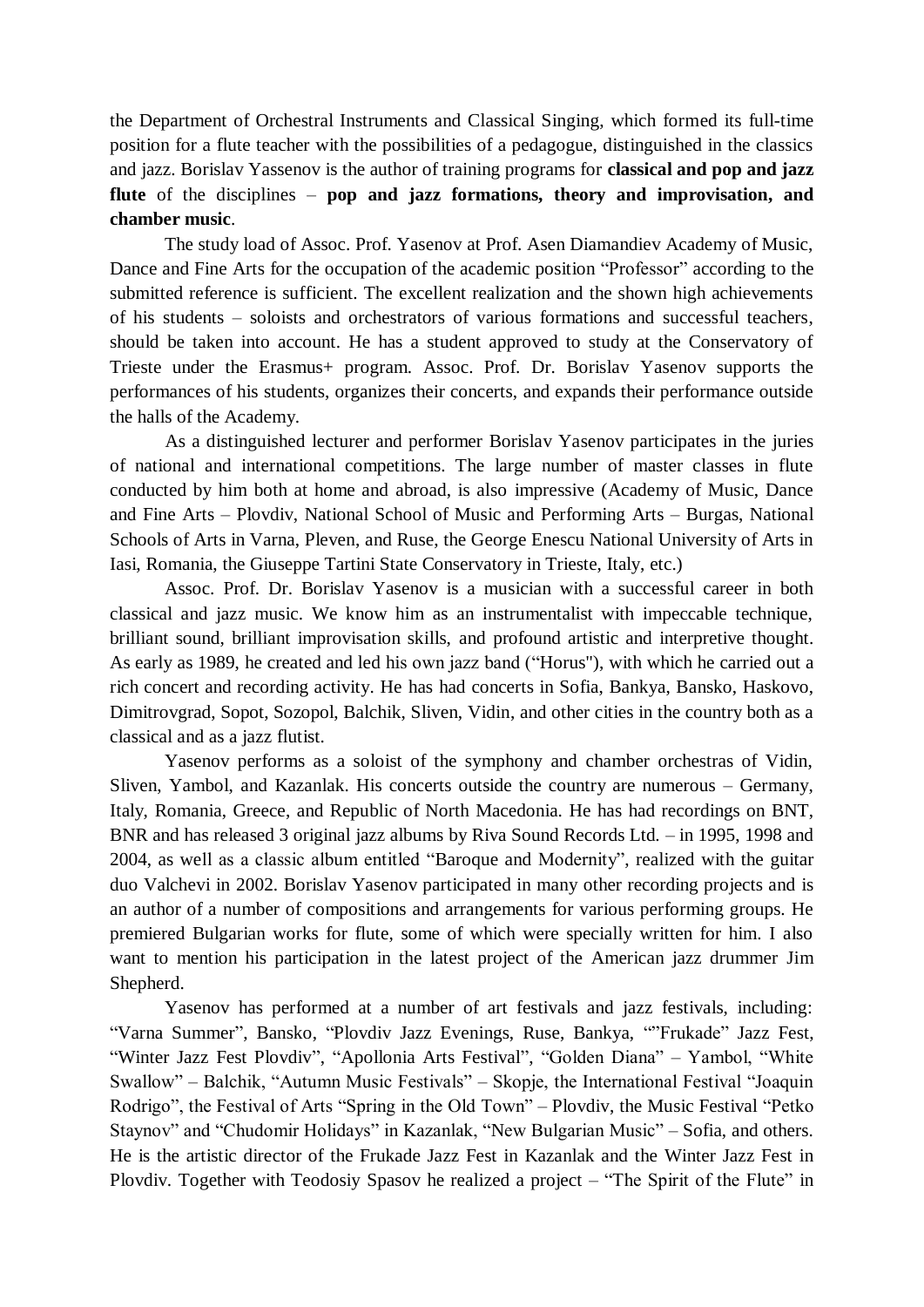2017 in the First Studio of the Bulgarian National Radio, which includes original plays by both musicians.

For his concert and pedagogical realization, Assoc. Prof. Dr. Borislav Yasenov has been awarded a number of prizes, including: the Award of the Rector of the Academy of Music, Dance and Fine Arts in 2017, as well as an award of the Mayor of Kazanlak twice – in 2007 and 2016.

As a lecturer at Prof. Asen Diamandiev Academy of Music, Dance and Fine Arts, Assoc. Prof. Dr. Borislav Yasenov carries out active research. He is the author of the monographic work "Flute Art and Culture from the Mid-Eighteenth Century to the 30s of the Nineteenth Century", published by the Academy and Astarta Publishing House, Plovdiv, 2017, the collection of original compositions "Jazz Pieces for Flute and Formations" published by the Academy and Astarta Publishing House – Plovdiv in 2016, as well as of numerous scientific publications from academic and international scientific conferences.

Assoc. Prof. Dr. Borislav Yasenov has been a member of the Academic Council of the Academy since 2016. In March 2020, he was elected Head of the Department of Orchestral Instruments and Classical Singing, renamed by a decision of the Academic Council of Prof. Asen Diamandiev Academy of Music, Dance and Fine Arts – Plovdiv in the Department of Classical and Pop and Jazz Performing Arts.

**Of particular importance for the current competition is the fact that the candidate meets the minimum scientometric indicators set by the Act for the Development of the Academic Staff in the Republic of Bulgaria for occupation of the academic position of "Professor"**. After getting acquainted in detail with the documentation that Yasenov has provided for his participation in this competition, I believe that it not only covers but also exceeds the point requirements for the groups of indicators for the scientometrics of the National Center for Information and Documentation. The amount of evidence presented concerning scientific and artistic production, in accordance with the national requirements for the academic position of "Professor", is remarkable in scope and nature and presents the candidate in many ways, as a serious scientist, educator, author, and performer.

By group indicators **C**, Yasenov presents five concerts under indicator C5, as well as three author's concerts under indicator C4. I have attended most of these concerts and I appreciate them extremely highly. These are:

1. Concert with the Sliven Symphony Orchestra, with conductor Dimitar Karaminkov, in Sliven on 23.01.2020.

2. Flute Protuberances – a concert in the Concert Hall of Prof. Asen Diamandiev Academy of Music, Dance and Fine Arts – Plovdiv, held on 20.11.2019, together with the pianist Assoc. Prof. Dr. Velislava Karagenova.

3. Concert in Vidin, with the Vidin Symphony, with guest conductor Michael Rosenzweig, on 14.06.2019.

4. Latin American Nuances – a concert in the Concert Hall of Prof. Asen Diamandiev Academy of Music, Dance and Fine Arts – Plovdiv, together with Prof. Dr. Stela Miteva-Dinkova – classical guitar, on 21.11.2018.